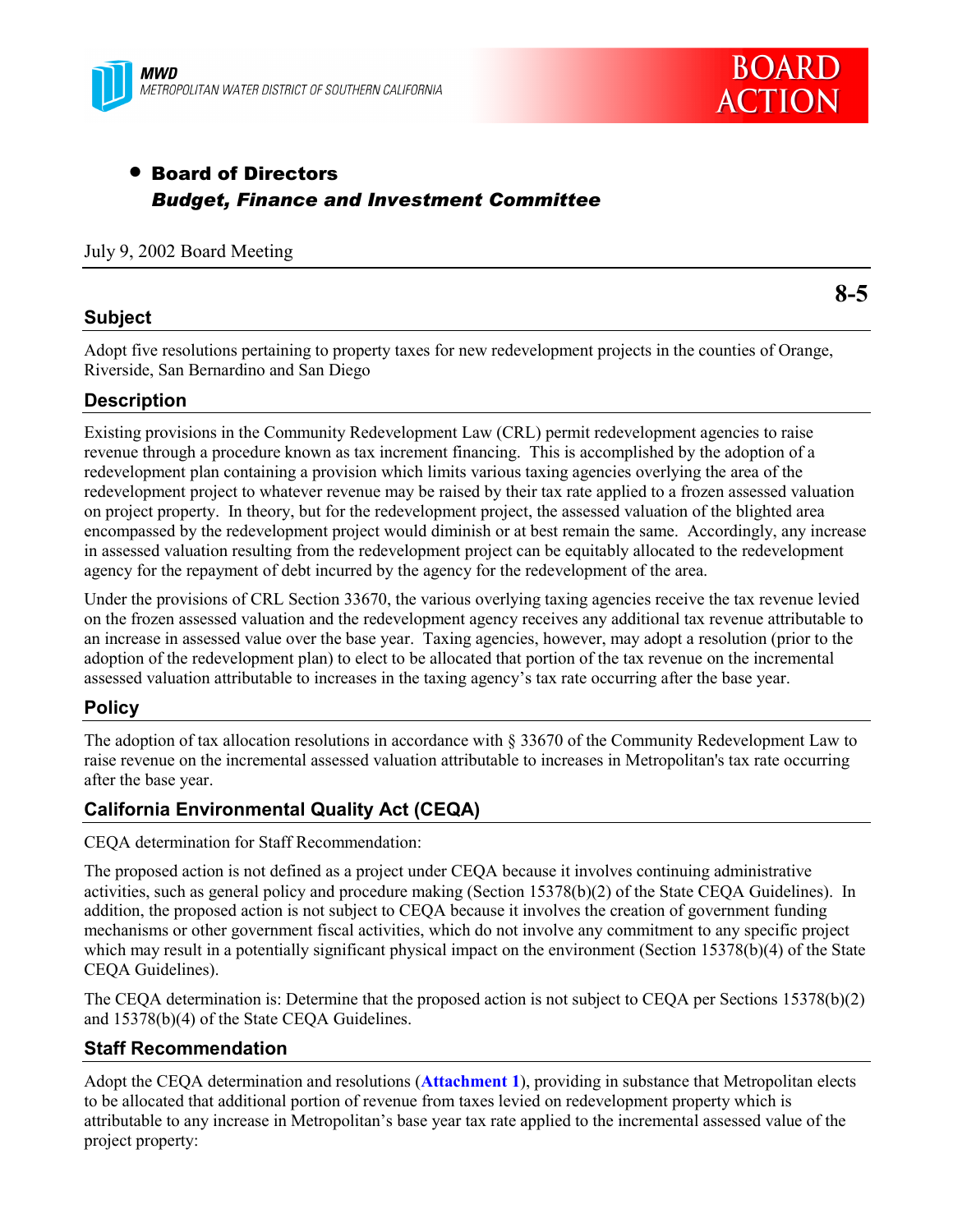| <b>Name of Project</b>                                                                                                                               | County         |
|------------------------------------------------------------------------------------------------------------------------------------------------------|----------------|
| Buena Park Redevelopment Project-2001<br>Consolidation in the city of Buena Park                                                                     | Orange         |
| Garden Grove Amendment 13<br>Redevelopment Project in the city of<br>Garden Grove                                                                    | Orange         |
| Redevelopment Project Areas Nos. 5-1986<br>& 5-1987, Amendment No. 2 (Mead<br>Valley Community) in the<br>Unincorporated Area of Riverside<br>County | Riverside      |
| Amendments to the Agua Mansa, Central<br>Business District, Gateway & Industrial<br>Redevelopment Projects in the city of<br>Rialto                  | San Bernardino |
| Santee Amended Redevelopment Project in<br>the city of Santee                                                                                        | San Diego      |

**Fiscal Impact**: None

6/6/2002 *Brian G. Thomas Date*

*Chief Financial Officer*

stet 6/14/2002  $\boldsymbol{O}$ k <u>مى</u>

*Ronald R. Gastelum Chief Executive Officer*

*Date*

# **Attachment 1 - Resolutions**

BLA #1810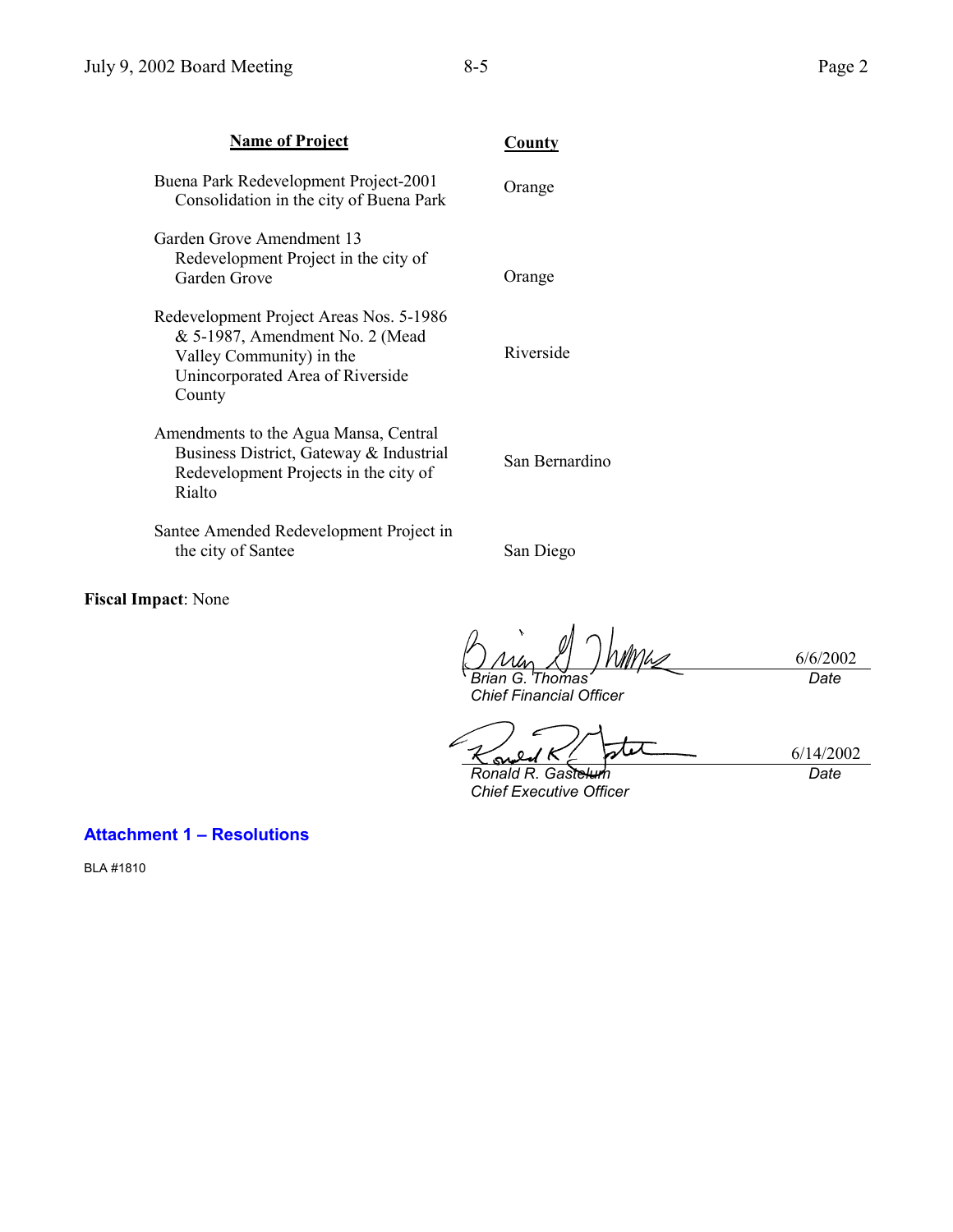#### RESOLUTION OF THE BOARD OF DIRECTORS OF THE METROPOLITAN WATER DISTRICT OF SOUTHERN CALIFORNIA ELECTING TO RECEIVE ALLOCATION OF TAXES PURSUANT TO PROVISIONS OF THE COMMUNITY REDEVELOPMENT LAW

WHEREAS, subdivision (a) of Section 33676 of the Community Redevelopment Law (Sections 33000 et seq., of the Health and Safety Code of the state of California), provides that any affected taxing agency, such as Metropolitan may elect to be allocated, in addition to the portion of taxes allocated to Metropolitan pursuant to subdivision (a) of Section 33670 of the Law, that portion of the tax revenues otherwise allocated to a redevelopment agency pursuant to subdivision (b) of Section 33670 attributable to an increase in Metropolitan 's tax rate which occurs after a redevelopment plan becomes effective;

NOW, THEREFORE, BE IT RESOLVED by the Board of Directors of The Metropolitan Water District of Southern California that Metropolitan hereby elects to be allocated, in addition to the portion of taxes allocated to Metropolitan pursuant to subdivision (a) of Section 33670 of the Community Redevelopment Law, any portion of the tax revenue otherwise allocated to the Buena Park Redevelopment Project-2001 Consolidation in the city of Buena Park pursuant to subdivision (b) of said Section 33670 which is attributable to any increase in Metropolitan 's tax rate which occurs after the tax year in which the ordinance adopting the Buena Park Redevelopment Project-2001 Consolidation in the city of Buena Park, becomes effective.

BE IT FURTHER RESOLVED that the Executive Secretary is hereby directed to file forthwith certified copies of this resolution with the governing body of the Redevelopment Agency, the Redevelopment Agency of the city of Buena Park, and the Auditor-Controller and the Tax Collector of the County of Orange.

I HEREBY CERTIFY, that the foregoing is a full, true, and correct copy of a resolution adopted by the Board of Directors of The Metropolitan Water District of Southern California at its meeting held July 9, 2002.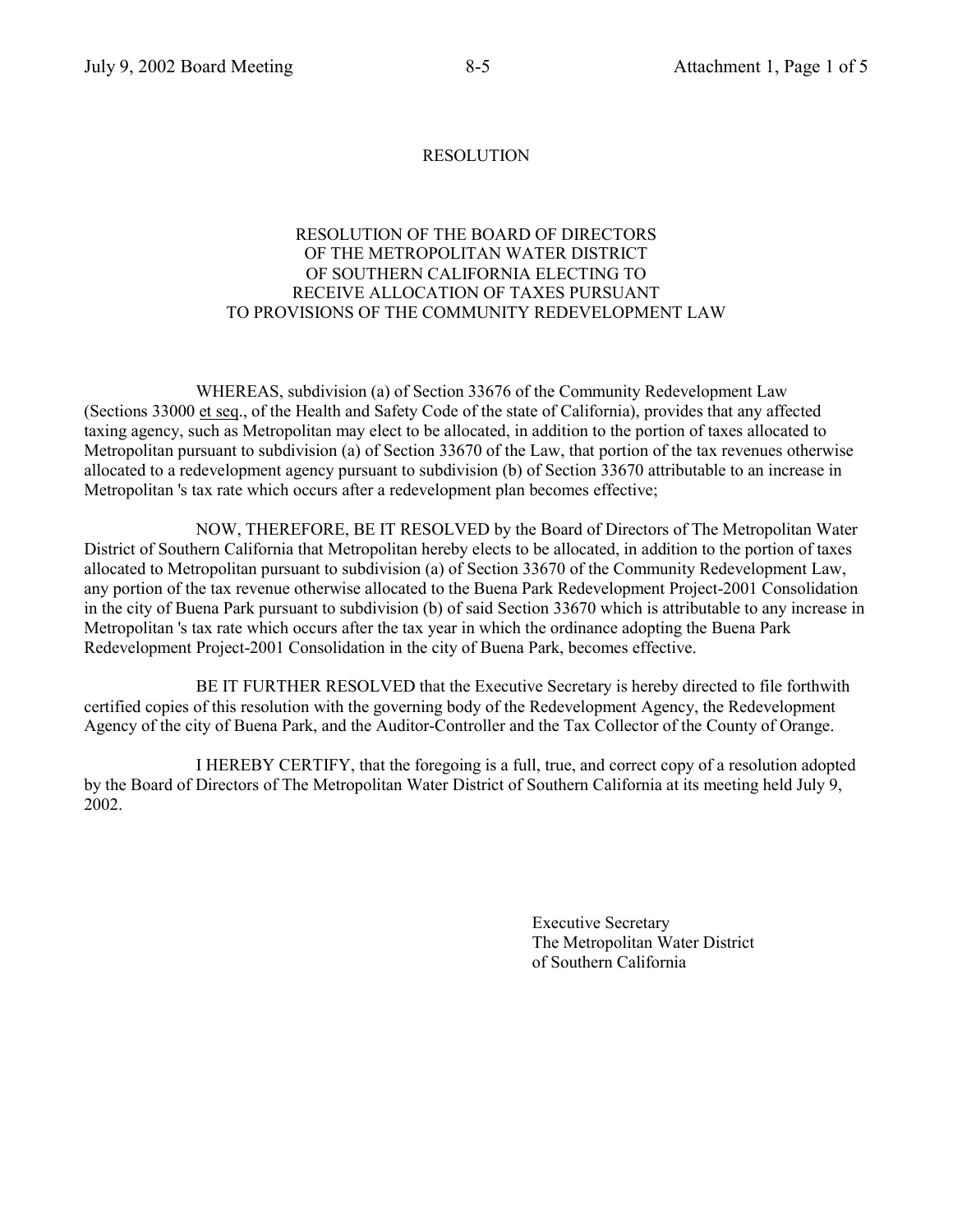#### RESOLUTION OF THE BOARD OF DIRECTORS OF THE METROPOLITAN WATER DISTRICT OF SOUTHERN CALIFORNIA ELECTING TO RECEIVE ALLOCATION OF TAXES PURSUANT TO PROVISIONS OF THE COMMUNITY REDEVELOPMENT LAW

WHEREAS, subdivision (a) of Section 33676 of the Community Redevelopment Law (Sections 33000 et seq., of the Health and Safety Code of the state of California), provides that any affected taxing agency, such as Metropolitan may elect to be allocated, in addition to the portion of taxes allocated to Metropolitan pursuant to subdivision (a) of Section 33670 of the Law, that portion of the tax revenues otherwise allocated to a redevelopment agency pursuant to subdivision (b) of Section 33670 attributable to an increase in Metropolitan's tax rate which occurs after a redevelopment plan becomes effective;

NOW, THEREFORE, BE IT RESOLVED by the Board of Directors of The Metropolitan Water District of Southern California that Metropolitan hereby elects to be allocated, in addition to the portion of taxes allocated to Metropolitan pursuant to subdivision (a) of Section 33670 of the Community Redevelopment Law, any portion of the tax revenue otherwise allocated to the Garden Grove Amendment 13 Redevelopment Project in the city of Garden Grove pursuant to subdivision (b) of said Section 33670 which is attributable to any increase in Metropolitan's tax rate which occurs after the tax year in which the ordinance adopting the Garden Grove Amendment 13 Redevelopment Project in the city of Garden Grove, becomes effective.

BE IT FURTHER RESOLVED that the Executive Secretary is hereby directed to file forthwith certified copies of this resolution with the governing body of the Redevelopment Agency, the Redevelopment Agency of the city of Garden Grove, and the Auditor-Controller and the Tax Collector of the County of Orange.

I HEREBY CERTIFY, that the foregoing is a full, true, and correct copy of a resolution adopted by the Board of Directors of The Metropolitan Water District of Southern California at its meeting held July 9, 2002.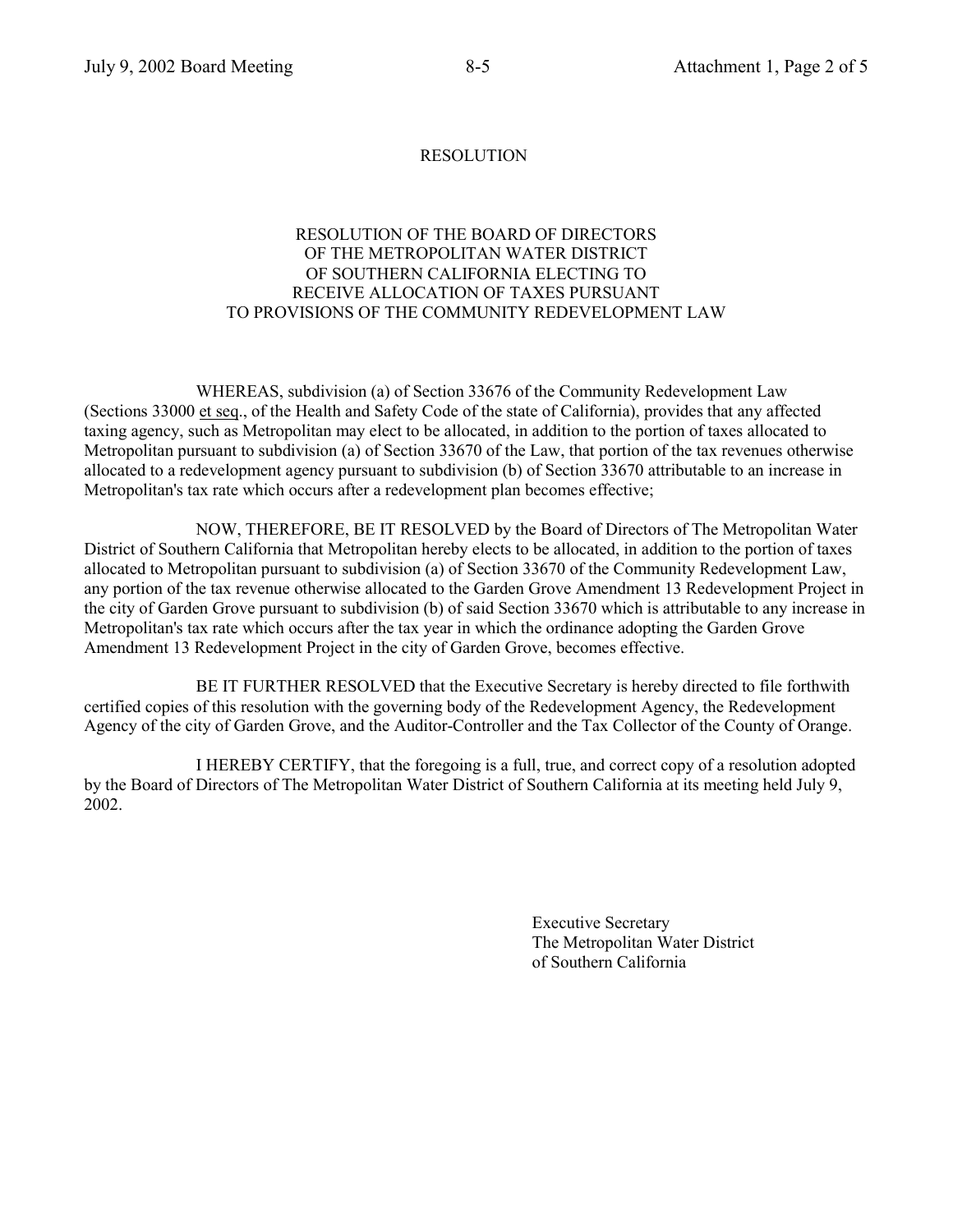#### RESOLUTION OF THE BOARD OF DIRECTORS OF THE METROPOLITAN WATER DISTRICT OF SOUTHERN CALIFORNIA ELECTING TO RECEIVE ALLOCATION OF TAXES PURSUANT TO PROVISIONS OF THE COMMUNITY REDEVELOPMENT LAW

WHEREAS, subdivision (a) of Section 33676 of the Community Redevelopment Law (Sections 33000 et seq., of the Health and Safety Code of the state of California), provides that any affected taxing agency, such as Metropolitan may elect to be allocated, in addition to the portion of taxes allocated to Metropolitan pursuant to subdivision (a) of Section 33670 of the Law, that portion of the tax revenues otherwise allocated to a redevelopment agency pursuant to subdivision (b) of Section 33670 attributable to an increase in Metropolitan's tax rate which occurs after a redevelopment plan becomes effective;

NOW, THEREFORE, BE IT RESOLVED by the Board of Directors of The Metropolitan Water District of Southern California that Metropolitan hereby elects to be allocated, in addition to the portion of taxes allocated to Metropolitan pursuant to subdivision (a) of Section 33670 of the Community Redevelopment Law, any portion of the tax revenue otherwise allocated to the Redevelopment Project Areas Nos. 5-1986 & 5-1987, Amendment No. 2 (Mead Valley Community) in the unincorporated area of Riverside County pursuant to subdivision (b) of said Section 33670 which is attributable to any increase in Metropolitan's tax rate which occurs after the tax year in which the ordinance adopting the Redevelopment Project Areas Nos. 5-1986 & 5-1987, Amendment No. 2 (Mead Valley Community) in the unincorporated area of Riverside County, becomes effective.

BE IT FURTHER RESOLVED that the Executive Secretary is hereby directed to file forthwith certified copies of this resolution with the governing body of the Redevelopment Agency, the Redevelopment Agency of the County of Riverside, and the Auditor-Controller and the Tax Collector of the County of Riverside.

I HEREBY CERTIFY, that the foregoing is a full, true, and correct copy of a resolution adopted by the Board of Directors of The Metropolitan Water District of Southern California at its meeting held July 9, 2002.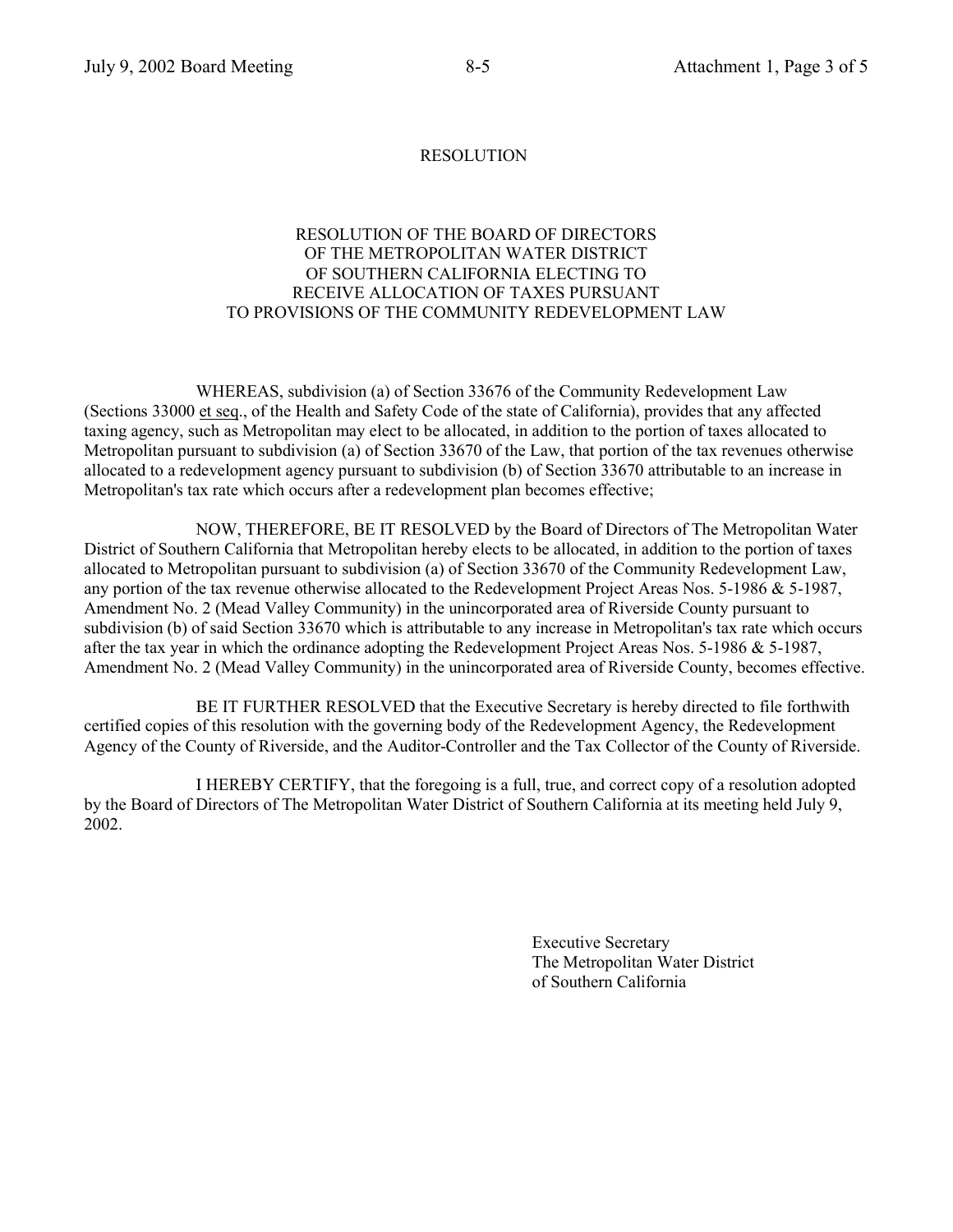#### RESOLUTION OF THE BOARD OF DIRECTORS OF THE METROPOLITAN WATER DISTRICT OF SOUTHERN CALIFORNIA ELECTING TO RECEIVE ALLOCATION OF TAXES PURSUANT TO PROVISIONS OF THE COMMUNITY REDEVELOPMENT LAW

WHEREAS, subdivision (a) of Section 33676 of the Community Redevelopment Law (Sections 33000 et seq., of the Health and Safety Code of the state of California), provides that any affected taxing agency, such as Metropolitan may elect to be allocated, in addition to the portion of taxes allocated to Metropolitan pursuant to subdivision (a) of Section 33670 of the Law, that portion of the tax revenues otherwise allocated to a redevelopment agency pursuant to subdivision (b) of Section 33670 attributable to an increase in Metropolitan's tax rate which occurs after a redevelopment plan becomes effective;

NOW, THEREFORE, BE IT RESOLVED by the Board of Directors of The Metropolitan Water District of Southern California that Metropolitan hereby elects to be allocated, in addition to the portion of taxes allocated to Metropolitan pursuant to subdivision (a) of Section 33670 of the Community Redevelopment Law, any portion of the tax revenue otherwise allocated to the Amendments to the Agua Mansa, Central Business District, Gateway & Industrial Redevelopment Projects in the city of Rialto pursuant to subdivision (b) of said Section 33670 which is attributable to any increase in Metropolitan's tax rate which occurs after the tax year in which the ordinance adopting the Amendments to the Agua Mansa, Central Business District, Gateway & Industrial Redevelopment Projects in the city of Rialto, becomes effective.

BE IT FURTHER RESOLVED that the Executive Secretary is hereby directed to file forthwith certified copies of this resolution with the governing body of the Redevelopment Agency, the Redevelopment Agency of the city of Rialto, and the Auditor-Controller and the Tax Collector of the County of San Bernardino.

I HEREBY CERTIFY, that the foregoing is a full, true, and correct copy of a resolution adopted by the Board of Directors of The Metropolitan Water District of Southern California at its meeting held July 9, 2002.